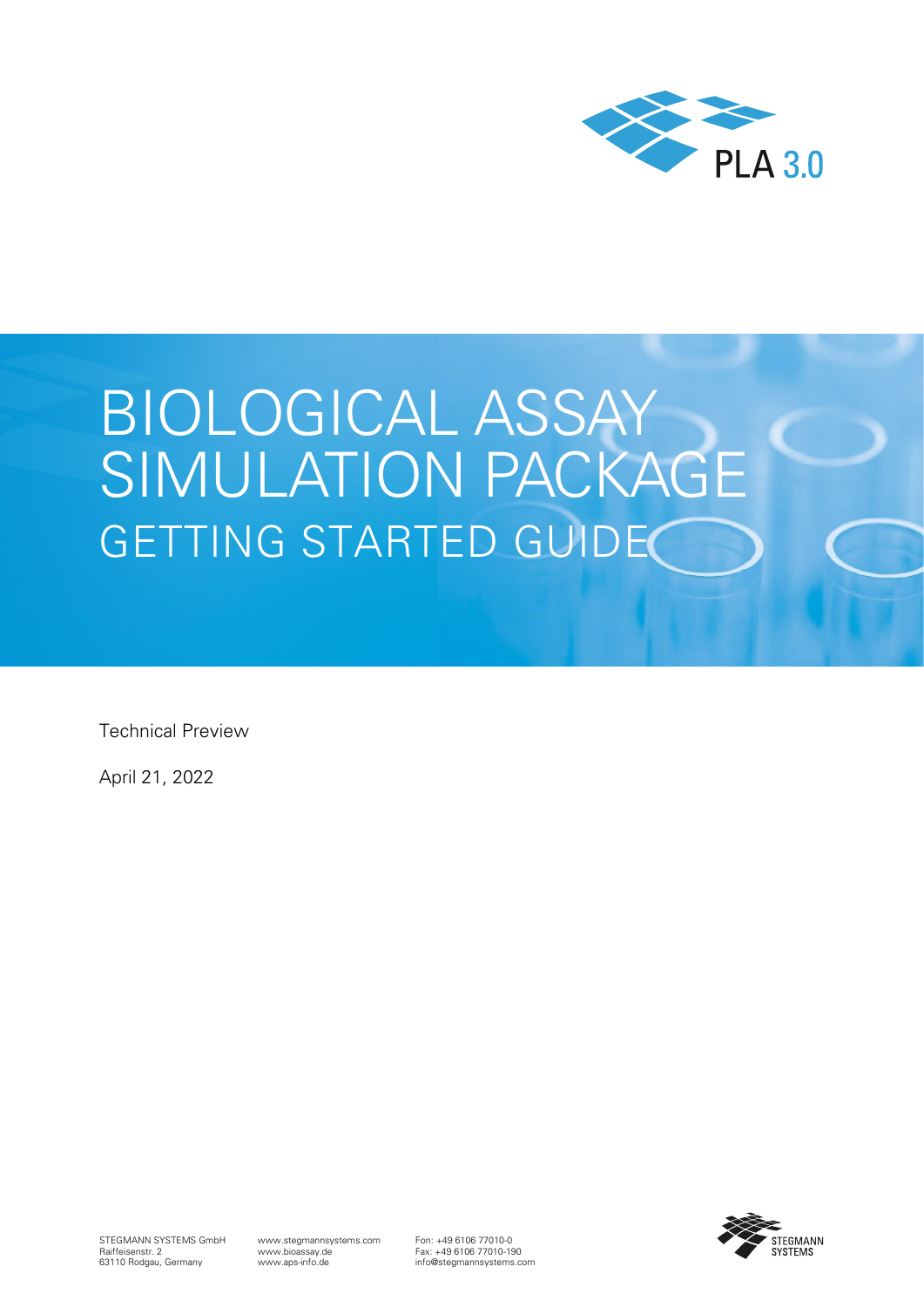

# TABLE OF CONTENTS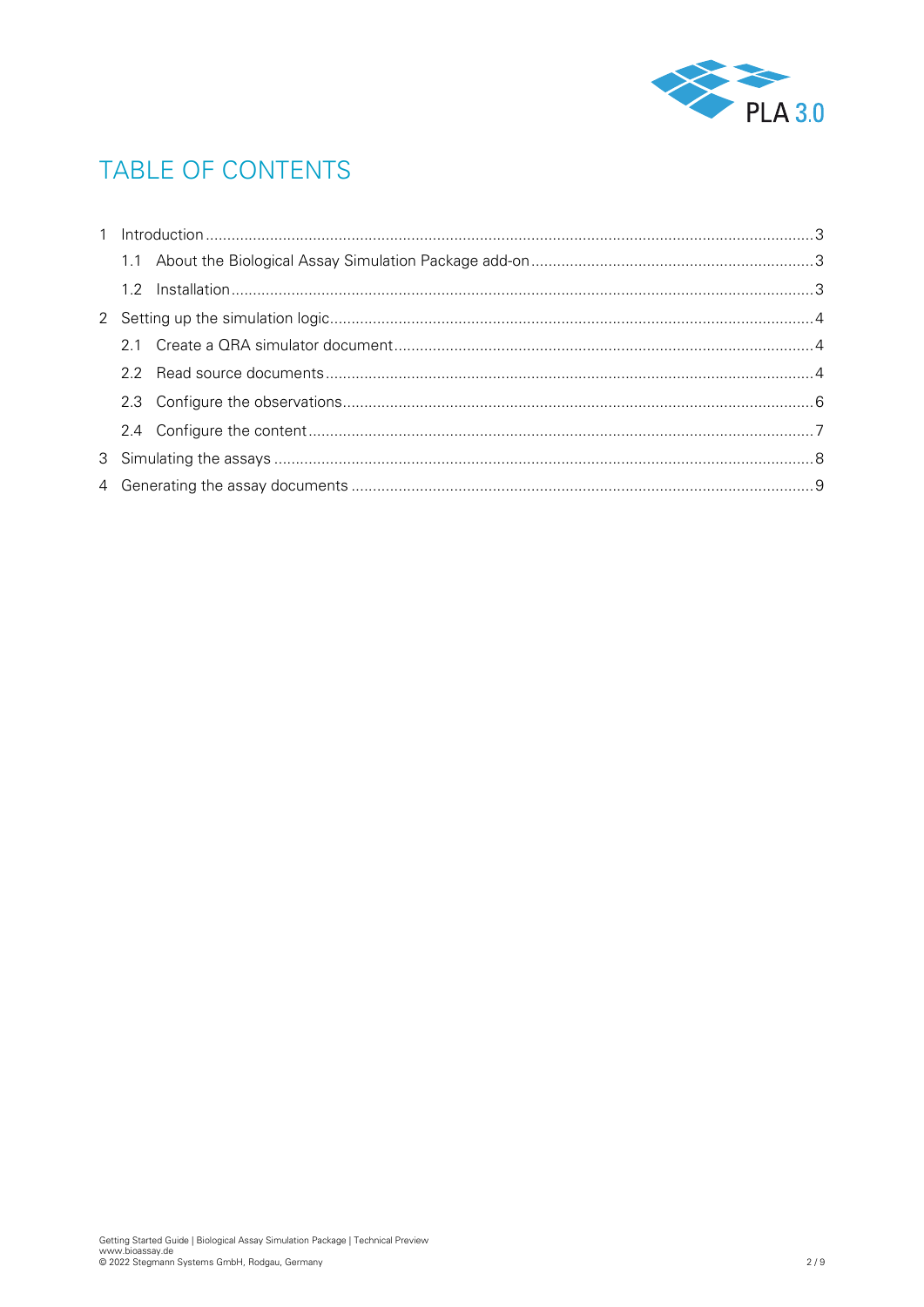

## <span id="page-2-0"></span>1 INTRODUCTION

Welcome to the Getting Started Guide of the Biological Assay Simulation Package.

This guide gives a general overview of this add-on and describes the basic tasks. It is intended for users who want to learn how to work with this add-on.



It is assumed that users are familiar with the general handling of the PLA 3.0 user interface.

## <span id="page-2-1"></span>1.1 About the Biological Assay Simulation Package add-on

The Biological Assay Simulation Package add-on allows you to create simulations of Quantitative response assays (QRAs). It provides the following document types:

- **Use the QRA simulator document type to simulate and generate Quantitative response assays. You** can generate new assays from scratch or based on assays in your database.
- Use the QRA collector document type if you want to aggregate multiple assays in preparation for the simulation.

The process consists of the following steps:

- 1. Setting up the simulation logic
- 2. Simulating the assays
- <span id="page-2-2"></span>3. Generating the assay documents

#### 1.2 Installation

The Biological Assay Simulation Package is delivered as an add-on to the PLA 3.0.6 framework and does not require a separate installation. To make the functionality of the Biological Assay Simulation Package available for use, you have to activate the add-on in your database.

#### Procedure

To activate the add-on:

- 1. Log in to PLA 3.0.6.
- 2. Open the System menu, and click **X** Add-on management. Result: The Add-on tab opens.
- 3. By default, only the add-on names are displayed on the Add-ons tab. The available versions are collapsed. Expand the add-on, right-click the version you want to activate, and click Activate. Result: The add-on is added to the repository  $\left(\mathbb{Z}\right)$  and activated in the database ( $\mathbb{Z}$ ).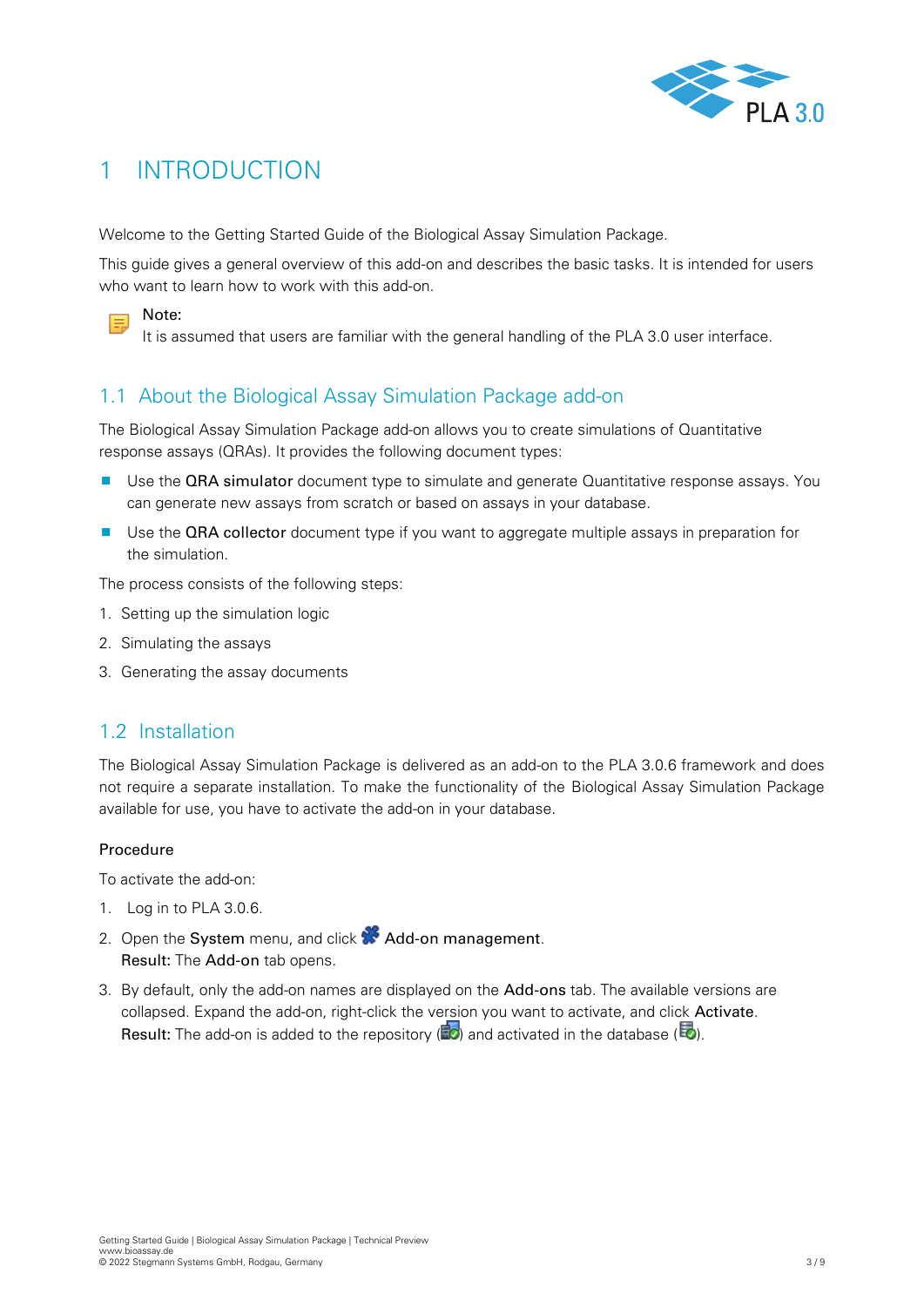

# <span id="page-3-0"></span>2 SETTING UP THE SIMULATION LOGIC

## <span id="page-3-1"></span>2.1 Create a ORA simulator document

To create a QRA simulator document:

- 1. In the Navigator, right-click the folder in which you want to create the document, and select New.
- 2. In the Create a new document dialog, on the Available document types tab, navigate to Biological Assay Simulation Package (Draft) > QRA Simulator (draft), and select the 'New QRA simulator' document type.
- 3. To confirm your selection, click Create. Result: The Content editor opens, displaying your new document.
- 4. Enter a document name and save the document.



Tip: We recommend you enter a meaningful document name, as this makes it easier for you to search for the document later.

### <span id="page-3-2"></span>2.2 Read source documents

If you want to use existing assays for simulation, you can read the required settings from these source documents, thus transferring them to the QRA simulation document.

Note: Reading settings from source documents is the standard use case. As an advanced user,  $\equiv$ you can also set up the QRA simulator document manually, without using a source document.

You can use the following types of source documents:

- **Use a template, if you only need information about the assay setup, for example, the number of** samples, dilution sequence, and the number of replicates.
- **Use a Quantitative response assay document, if you also need information about the observations** and the model fit of the assay.
- Use a QRA collector document, if you want to replicate the behavior of a group of assays.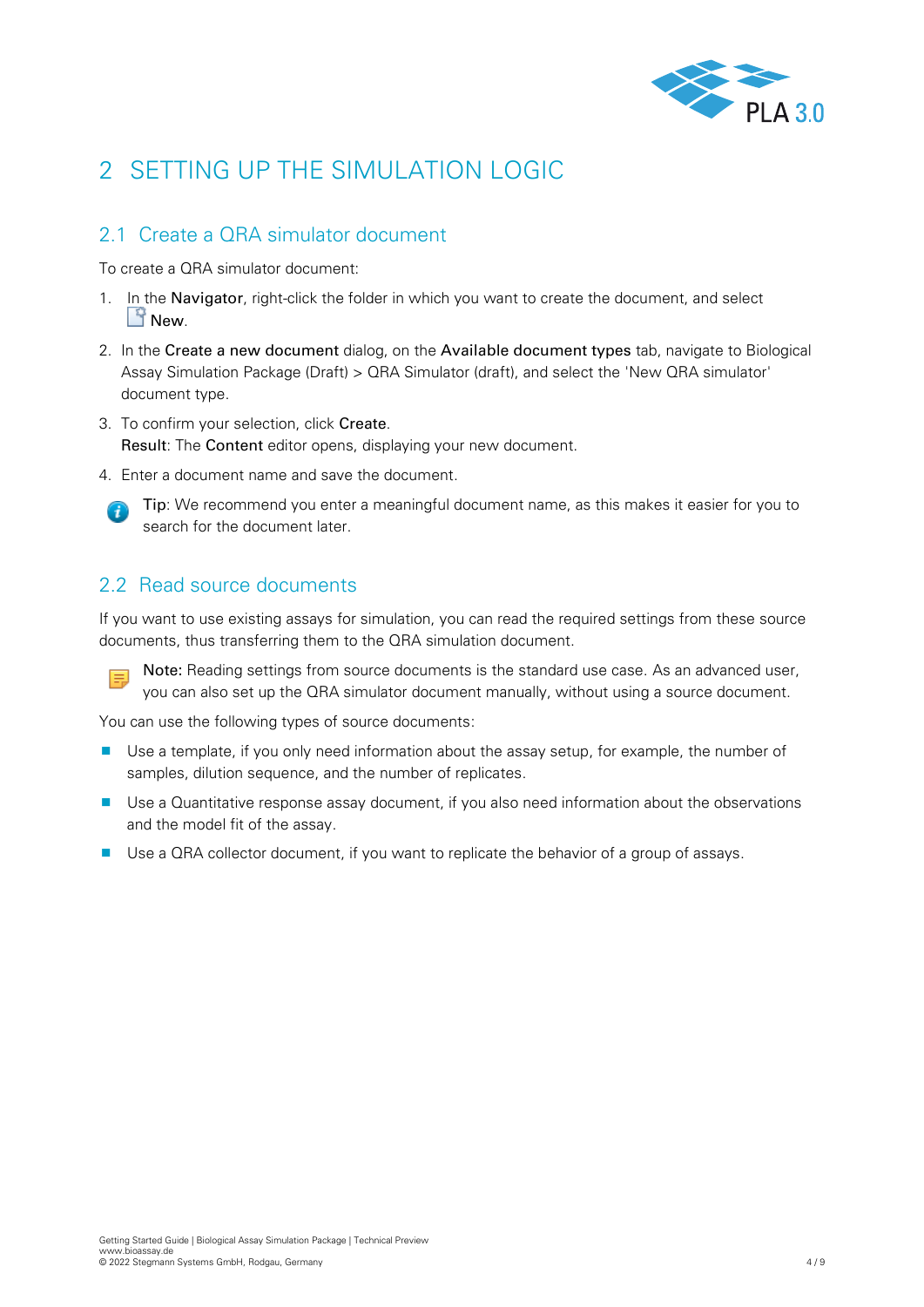

#### Procedure

To read settings from your source documents, you use the Content editor of your QRA simulator document.

1. Under Input settings, select the type of document from which you want to read the settings. In the following example, 'Online Example - 3PL (Document-93) is used as the source document.

| Element                                                                     |        | Value                                                                                                                           |  |  |  |  |  |
|-----------------------------------------------------------------------------|--------|---------------------------------------------------------------------------------------------------------------------------------|--|--|--|--|--|
| □ QRA Simulator                                                             | ۰      | <b>ORA</b> simulator document                                                                                                   |  |  |  |  |  |
| Name                                                                        | т      | ORA simulator document                                                                                                          |  |  |  |  |  |
| $\Box$ Input settings                                                       | ۰      | Source: Online Example - 3PL (Document-93)                                                                                      |  |  |  |  |  |
| Logarithm base                                                              |        | Binary logarithm (base 2)                                                                                                       |  |  |  |  |  |
| Response transformation                                                     | 這      | No response transformation                                                                                                      |  |  |  |  |  |
| Source document<br>v.                                                       | ø      | Online Example - 3PL (Document-93)                                                                                              |  |  |  |  |  |
| <b>El Out</b> Source document<br>Source template<br>Sim<br>Source collector | ۰<br>罤 | Target folder: not selected (current folder), Number of assays to simulate: 1<br>Click Here to Open the Observation Data Editor |  |  |  |  |  |

*Figure 1: Selection of a source for the QRA collector document*

Tip: If you want to use a QRA collector document, select Source collector, and click  $\frac{1}{\ast}$  to fast create the document. Make sure that all assays referenced in the QRA collector document use the same assays setup and show similar responses and fit parameters.

| $\Box$ Input settings | ۰ | Source: No source data used for reading               |
|-----------------------|---|-------------------------------------------------------|
| Logarithm base        |   | : Binary logarithm (base 2)                           |
|                       |   | Response transformation i≡ No response transformation |
| Source collector      |   |                                                       |

*Figure 2: Fast creation of a QRA collection document*

2. To transfer the settings from the source document to the QRA simulator document, on the action bar, click  $\overline{\phantom{a}}$  Read.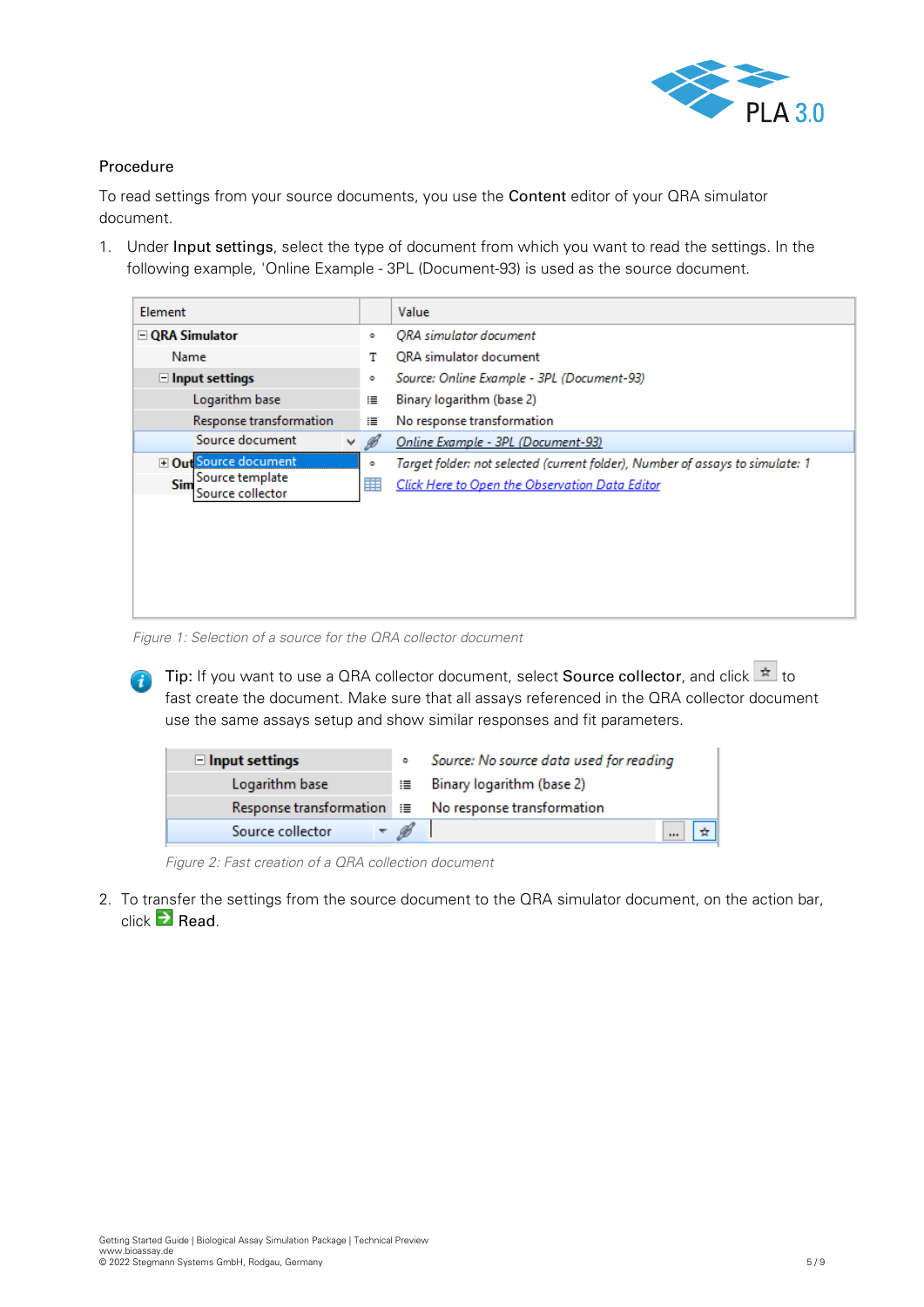

## <span id="page-5-0"></span>2.3 Configure the observations

You can change the settings read from your source documents if you require. To do so, you use the Observations editor.

Usually, each row in this editor corresponds to the measurements of a single sample and dose combination. If multiple rows are created for the same sample and dose pair, the generated observations are merged. For each row, observations are generated by drawing from a normal distribution. You can configure the mean, variance, and sample size of the drawn sample.

The columns in the Observations editor are:

- **Assay element:** Contains the name of the assay element. Upon generation, all rows with the same assay element are be assigned to a single sample.
- Dose: Each measurement must be associated with a dose. The dose is used for calculating the mean of the normal distribution. The dose is also used to assign measurements to a specific dose step in the generated Quantitative response assays. If multiple rows with the same dose are created for a single assay element, the generated observations are assigned to the same dose step. You can use this setting, for example, to force the resulting observations to contain an outlier at a specific dose.
- **Replicate:** Number of observations that are created for this row.
- **Mean:** Mean of the observations for this sample and dose pair. Can be used as a mean for the normal distribution generating the new observations.
- **U** Variance: Variance of the observations for this sample and dose pair, used as the variance for the normal distribution generating the new observations. If left empty, zero is used as a variance, that is, all replicates are equal to the used mean.
- **Parameters:** All other columns contain parameters and their variance. The parameters, together with the dose, can be used to calculate the mean for the normal distribution used for generating new observations. If a parameter variance is given, new curve parameters are determined for each new assay using a normal distribution. All rows of an assay element use the same parameters.
	- 围

Note: Depending on the model, some parameter columns must remain empty. For example, for an assay using a 4-parameter logistic model, only the columns A, B, C, D, and their variances are needed. All other columns should remain empty.

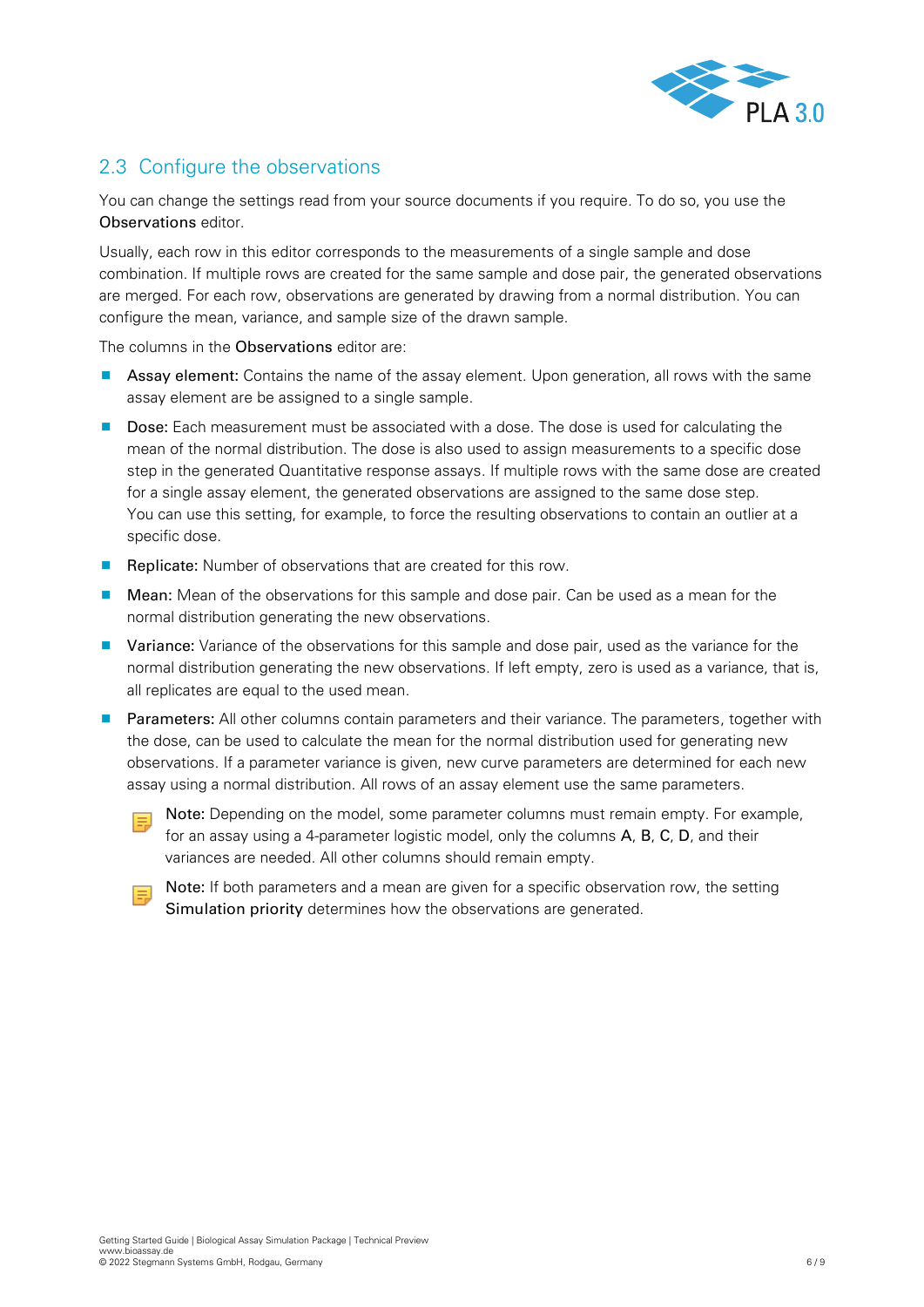

## <span id="page-6-0"></span>2.4 Configure the content

Use the Content editor to configure the following global settings for the simulation:

#### Input settings

- **Logarithm base:** Used for transforming the values from the Dose column if a curve is used to determine the mean.
- Response transformation: If the assay/template used with the simulator has a response transformation, for example, a logarithmic transformation of the response data, the inverse of this transformation is applied to the simulated data before generating documents.

#### Output settings

- **Simulation priority:** If both a curve and a mean are defined for an observation row, this setting controls which of these settings is used to determine the mean used for the simulation.
- **Center data:** If this setting is active (set to yes), generated observations for each row are shifted so that the mean of the created observations is identical to the target mean for this row.
- **Force variance homogeneity:** If this setting is active (set to yes), simulation of the observations does not use the variance defined in each observation row but uses a (weighted) average of all entries in the variance column instead.
	- Note: Even if the variance of your observations is homogenous, estimated variances from historic assays can show significant differences due to sampling bias. Use this setting to remove this bias. If the variance of your observations is typically non-homogenous, activating this setting biases the created assays by flattening out the variance profile.
- **Number of simulated assays:** Determines the number of assay replicates to be simulated.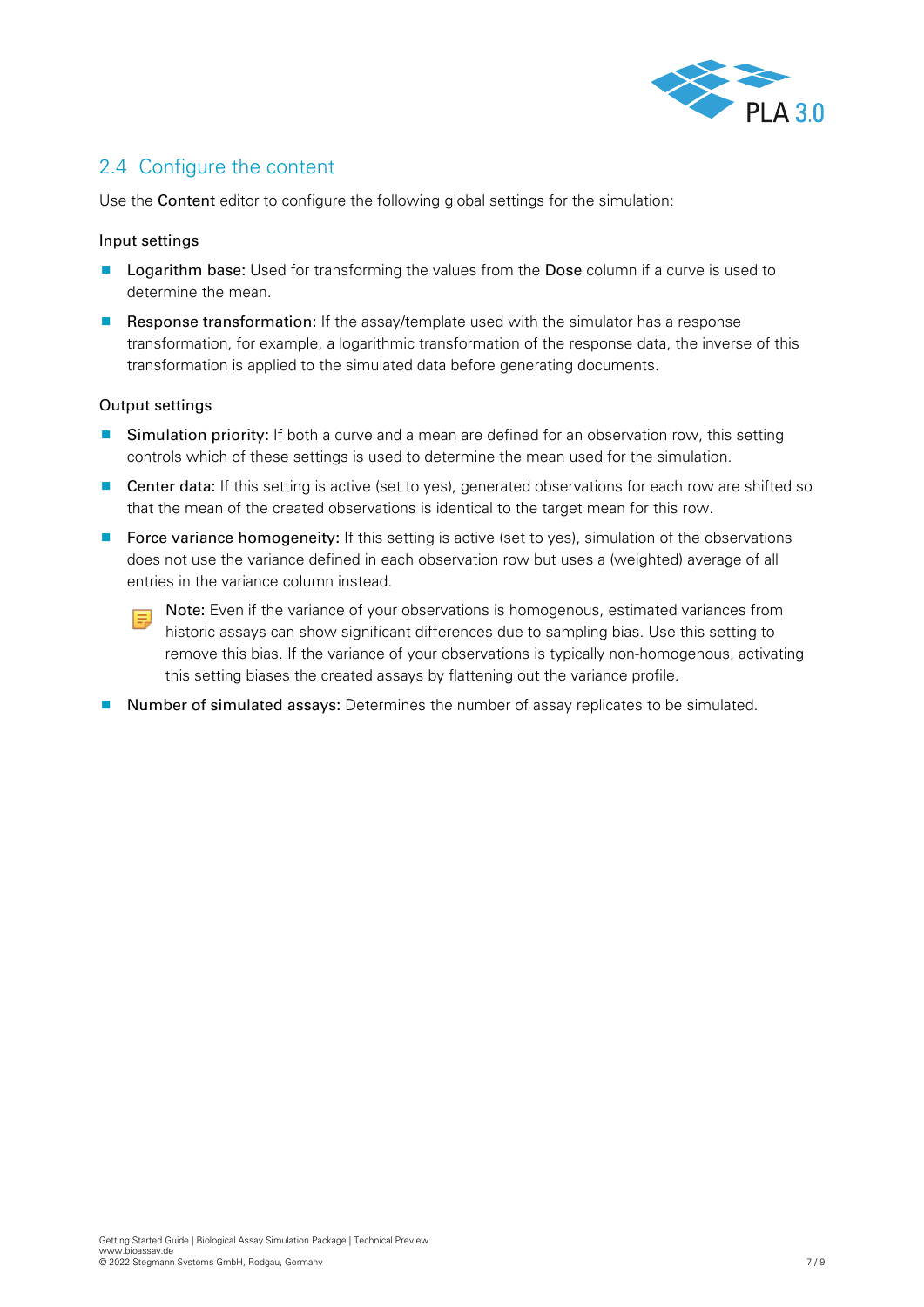

# <span id="page-7-0"></span>3 SIMULATING THE ASSAYS

After configuring the observations and the content of your QRA simulation document, you can create the simulated assays: On the action bar, click **P** Process.

Response values are drawn from a normal distribution. Mean, variance, and the number of replicates are determined by the configuration of the observations and the content of the document. If the used mean should be calculated from a curve, the corresponding observation columns need to be filled and all other parameter columns need to be empty.

The corresponding columns are:

- **Linear model: Slope and Intercept**
- 4PL-model: A, B, C, and D

買

■ 5PL-model: A, B, C, D, and G

If parameter variances are defined, new model parameters are determined for each assay replicate using a normal distribution. Parameters need to be identical for all rows belonging to a single assay element.

Note**:** If the parameter columns and the Mean column contain data, the setting Simulation priority controls, which method is used to determine the target mean for each replicate.

After performing the Process action, you can inspect the generated observations using the dashboard and/or the report.

| 嚚<br>Dashboard    |                                                                                                                                                                                                                                                                                                                                                                                                                                 |                |                |   |            |                                           |                                                     |         |                                                                 |         |         |                                                                                                                        |     |
|-------------------|---------------------------------------------------------------------------------------------------------------------------------------------------------------------------------------------------------------------------------------------------------------------------------------------------------------------------------------------------------------------------------------------------------------------------------|----------------|----------------|---|------------|-------------------------------------------|-----------------------------------------------------|---------|-----------------------------------------------------------------|---------|---------|------------------------------------------------------------------------------------------------------------------------|-----|
| Content           | New                                                                                                                                                                                                                                                                                                                                                                                                                             |                | Defined        |   | Calculated |                                           |                                                     |         |                                                                 |         |         |                                                                                                                        |     |
| m<br>Observations |                                                                                                                                                                                                                                                                                                                                                                                                                                 |                |                |   |            |                                           | <b>Checklist   Results   Info   Activity Stream</b> |         |                                                                 |         |         |                                                                                                                        |     |
| Attachments       | TECHNOLOGY PREVIEW 03/2022 - This data was generated with the upcoming Biological Assay Simulation Package for PLA 3.0.6 (or higher). The package has not been released<br>and has not been finally verified for production use. Contact Stegmann Systems (support@bioassay.de or https://support.bioassay.de) to report issues or suggest additional<br>features.<br><b>Audit Trail</b><br><b>RESULTS</b><br>Calculate (Draft) |                |                |   |            |                                           |                                                     |         |                                                                 |         |         |                                                                                                                        |     |
|                   |                                                                                                                                                                                                                                                                                                                                                                                                                                 |                |                |   |            |                                           |                                                     |         |                                                                 |         |         |                                                                                                                        |     |
|                   |                                                                                                                                                                                                                                                                                                                                                                                                                                 |                |                |   |            |                                           |                                                     |         |                                                                 |         |         |                                                                                                                        |     |
| Read (Draft)      |                                                                                                                                                                                                                                                                                                                                                                                                                                 |                |                |   |            |                                           |                                                     |         |                                                                 |         |         |                                                                                                                        |     |
| Generate (Draft)  | Element: std                                                                                                                                                                                                                                                                                                                                                                                                                    |                |                |   |            |                                           |                                                     |         |                                                                 |         |         |                                                                                                                        |     |
| <b>M</b> Report   | Dose                                                                                                                                                                                                                                                                                                                                                                                                                            | $\mathbf{0}$ . |                |   |            |                                           |                                                     |         |                                                                 |         |         | $-1.00000$ $-2.00000$ $-3.00000$ $-4.00000$ $-5.00000$ $-6.00000$ $-7.00000$ $-8.00000$ $-9.00000$ $-10.00000$ $-11.0$ |     |
|                   | <b>Step</b>                                                                                                                                                                                                                                                                                                                                                                                                                     | 1              | $\overline{2}$ | 3 | 4          | 5                                         | 6                                                   | 7       | 8                                                               | 9       | 10      | 11                                                                                                                     |     |
| Signatures        | Response 0.73545                                                                                                                                                                                                                                                                                                                                                                                                                |                | 0.72638        |   |            |                                           |                                                     |         | 0.69430 0.58185 0.50994 0.34895 0.22962 0.10738 0.10840 0.12484 |         |         | 0.12048                                                                                                                | 0.1 |
|                   |                                                                                                                                                                                                                                                                                                                                                                                                                                 | 0.75741        | 0.73716        |   |            | 0.71579 0.63093 0.50713 0.34745           |                                                     | 0.22872 | 0.14313                                                         | 0.13421 | 0.11898 | 0.14578                                                                                                                | 0.0 |
|                   |                                                                                                                                                                                                                                                                                                                                                                                                                                 | 0.74976        | 0.76271        |   |            | $0.66634$ 0.66176 0.51943 0.37492 0.22935 |                                                     |         | 0.13292                                                         | 0.12483 | 0.12216 | 0.12781                                                                                                                | 0.1 |
|                   | <b>Element: tst1</b>                                                                                                                                                                                                                                                                                                                                                                                                            |                |                |   |            |                                           |                                                     |         |                                                                 |         |         |                                                                                                                        |     |
|                   | Dose                                                                                                                                                                                                                                                                                                                                                                                                                            | $\mathbf{0}$ . |                |   |            |                                           |                                                     |         |                                                                 |         |         | $-1.00000$ $-2.00000$ $-3.00000$ $-4.00000$ $-5.00000$ $-6.00000$ $-7.00000$ $-8.00000$ $-9.00000$ $-10.00000$ $-11.0$ |     |
|                   | <b>Step</b>                                                                                                                                                                                                                                                                                                                                                                                                                     |                |                | з | 4          | 5                                         | 6                                                   | 7       | 8                                                               | 9       | 10      | 11                                                                                                                     |     |
|                   | Response 0.74724                                                                                                                                                                                                                                                                                                                                                                                                                |                | 0.70464        |   |            | 0.59929 0.48320 0.34751 0.22351           |                                                     | 0.13375 | 0.12943                                                         | 0.12648 | 0.11679 | 0.11734                                                                                                                | 0.1 |
|                   |                                                                                                                                                                                                                                                                                                                                                                                                                                 | 0.70156        | 0.71963        |   |            | 0.59865 0.66579 0.35483 0.22716 0.13466   |                                                     |         | 0.11967                                                         | 0.12311 | 0.13276 | 0.12086                                                                                                                | 0.1 |
|                   |                                                                                                                                                                                                                                                                                                                                                                                                                                 | 0.71519        | 0.70081        |   |            | 0.65522 0.57915 0.33868 0.21371           |                                                     | 0.14783 | $0.13566$ 0.09702                                               |         | 0.12940 | 0.11170                                                                                                                | 0.1 |